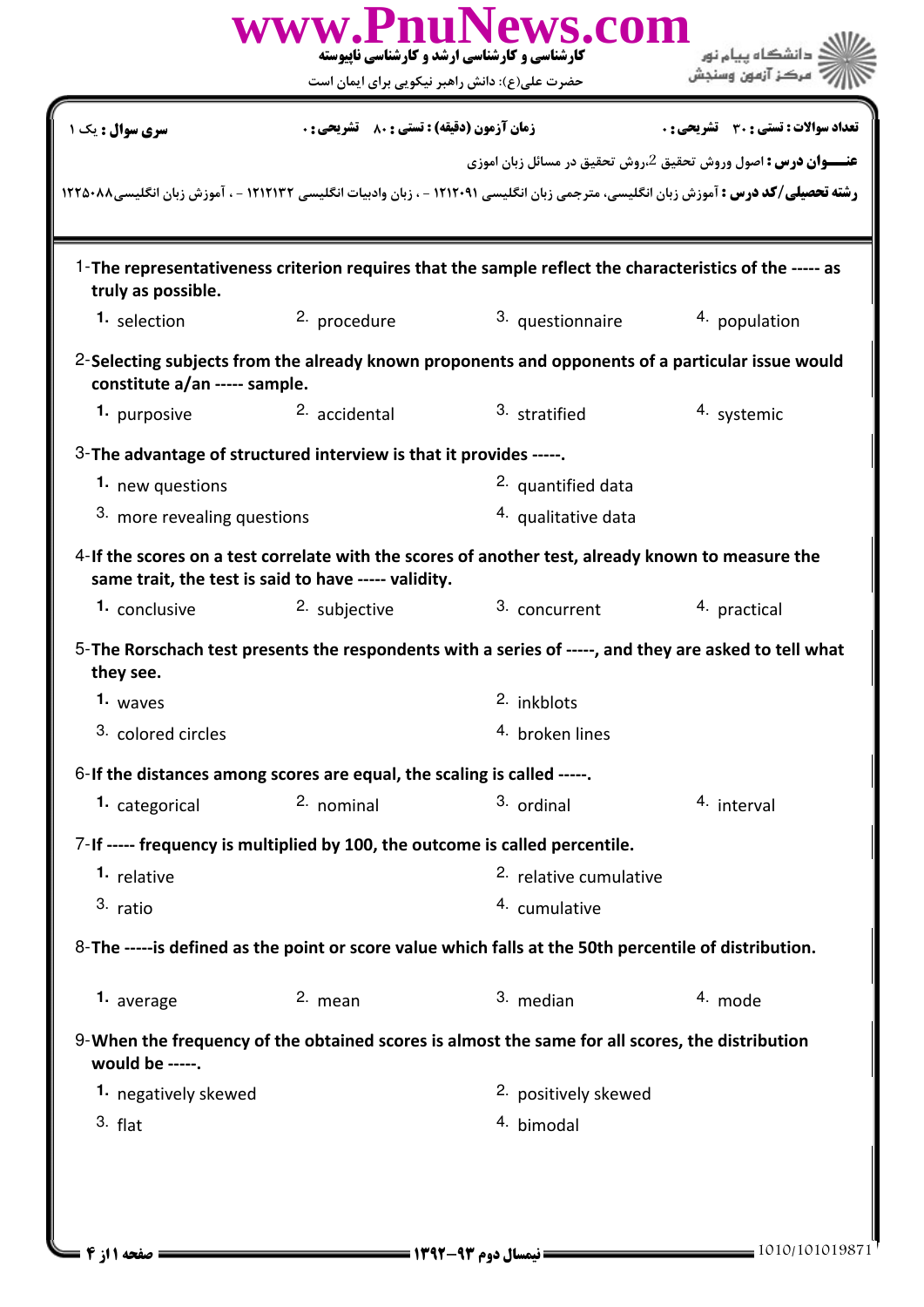|                                                                                                                                                                                                                     | <b>کارشناسی و کارشناسی ارشد و کارشناسی ناپیوسته</b><br>حضرت علی(ع): دانش راهبر نیکویی برای ایمان است | www.PnuNews.com                     |                                       |  |  |  |  |
|---------------------------------------------------------------------------------------------------------------------------------------------------------------------------------------------------------------------|------------------------------------------------------------------------------------------------------|-------------------------------------|---------------------------------------|--|--|--|--|
| <b>سری سوال :</b> یک ۱                                                                                                                                                                                              | <b>زمان آزمون (دقیقه) : تستی : 80 ٪ تشریحی : 0</b>                                                   |                                     | تعداد سوالات : تستي : 30 ٪ تشريحي : 0 |  |  |  |  |
| <b>عنـــوان درس :</b> اصول وروش تحقیق 2،روش تحقیق در مسائل زبان اموزی<br><b>رشته تحصیلی/کد درس :</b> آموزش زبان انگلیسی، مترجمی زبان انگلیسی ۱۲۱۲۰۹۱ - ، زبان وادبیات انگلیسی ۱۲۱۲۱۳۲ - ، آموزش زبان انگلیسی۱۲۲۵۰۸۸ |                                                                                                      |                                     |                                       |  |  |  |  |
| 10-In nominal scaling, the numbers have --------------- value.                                                                                                                                                      |                                                                                                      |                                     |                                       |  |  |  |  |
| 1. mathematical                                                                                                                                                                                                     |                                                                                                      | <sup>2.</sup> no mathematical       |                                       |  |  |  |  |
| 3. slightly mathematical                                                                                                                                                                                            |                                                                                                      | 4. absolute mathematical            |                                       |  |  |  |  |
| 11-If we drop -----, the range of the distribution might change to a great extent.                                                                                                                                  |                                                                                                      |                                     |                                       |  |  |  |  |
| 1. the mean                                                                                                                                                                                                         |                                                                                                      | <sup>2</sup> the two extreme scores |                                       |  |  |  |  |
| 3. the median                                                                                                                                                                                                       |                                                                                                      | 4. the two middle scores            |                                       |  |  |  |  |
| 12-Variance is defined as the square of the -----.                                                                                                                                                                  |                                                                                                      |                                     |                                       |  |  |  |  |
| 1. standard deviation                                                                                                                                                                                               |                                                                                                      | 2. mean                             |                                       |  |  |  |  |
| 3. mode                                                                                                                                                                                                             |                                                                                                      | 4. median                           |                                       |  |  |  |  |
| 13-Which of the following is NOT a property of the normal distribution?                                                                                                                                             |                                                                                                      |                                     |                                       |  |  |  |  |
|                                                                                                                                                                                                                     | 1. The mean, mode and median are equal in value.                                                     |                                     |                                       |  |  |  |  |
| <sup>2.</sup> There are at least two modes.                                                                                                                                                                         |                                                                                                      |                                     |                                       |  |  |  |  |
| 3. It is asymptotic                                                                                                                                                                                                 |                                                                                                      |                                     |                                       |  |  |  |  |
| 4. It is symmetric                                                                                                                                                                                                  |                                                                                                      |                                     |                                       |  |  |  |  |
| 14-In a normal distribution, ----- percent of the scores fall between two standard deviations above<br>and two standard deviations below the mean.                                                                  |                                                                                                      |                                     |                                       |  |  |  |  |
| 1. $14$                                                                                                                                                                                                             | 2.48                                                                                                 | 3.68                                | 4. $96$                               |  |  |  |  |
| 15-The mean of the distribution of the Z scores is always ----- regardless of the value of the mean of<br>the distribution of the original raw scores.                                                              |                                                                                                      |                                     |                                       |  |  |  |  |
| $1. -1$                                                                                                                                                                                                             | $2.$ zero                                                                                            | $3. +1$                             | 4. $+2$                               |  |  |  |  |
| 16-By transferring a set of normally distributed scores into -----, different raw scores obtained from                                                                                                              | different measurement scales can be compared.                                                        |                                     |                                       |  |  |  |  |
| 1. a normal curve                                                                                                                                                                                                   |                                                                                                      | 2. a mean                           |                                       |  |  |  |  |
| 3. a Z scale                                                                                                                                                                                                        |                                                                                                      | $4.$ a median                       |                                       |  |  |  |  |
| 17-The mean and the standard deviation of a population are -----.                                                                                                                                                   |                                                                                                      |                                     |                                       |  |  |  |  |
| 1. samples                                                                                                                                                                                                          | 2. parameters                                                                                        | 3. inferences                       | 4. statistics                         |  |  |  |  |
| 18-The idea of making a generalization from sample to population entails -----.                                                                                                                                     |                                                                                                      |                                     |                                       |  |  |  |  |
| 1. setting standards                                                                                                                                                                                                |                                                                                                      | <sup>2.</sup> hypothesis testing    |                                       |  |  |  |  |
| <sup>3</sup> problem formulation                                                                                                                                                                                    |                                                                                                      | <sup>4.</sup> data gathering        |                                       |  |  |  |  |
|                                                                                                                                                                                                                     |                                                                                                      |                                     |                                       |  |  |  |  |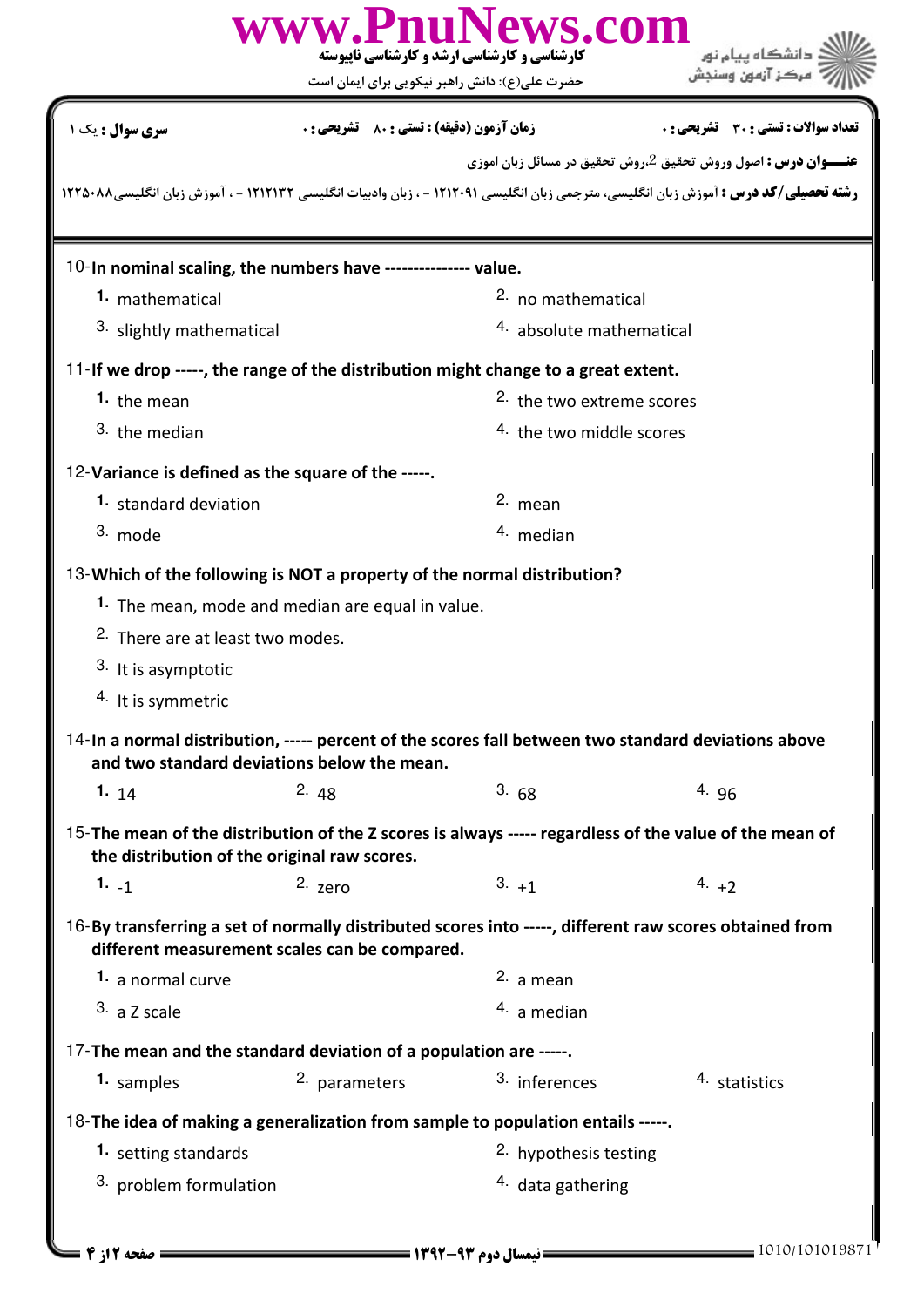

حضرت علي(ع): دانش راهبر نيكويي براي ايمان است

تعداد سوالات : تستي تشريحي زمان آزمون (دقيقه) : تستي تشريحي سري سوال . / 1: 21: 1 01: : :

**عنـــوان درس :** اصول وروش تحقيق 2،روش تحقيق در مسائل زبان اموزي

ر**شته تحصیلی/کد درس :** آموزش زبان انگلیسی، مترجمی زبان انگلیسی ۱۲۱۲۰۹۱ - ، زبان وادبیات انگلیسی ۱۲۲۱۲۱۳ - ، آموزش زبان انگلیسی۸۸۰۲۲۲۵۰۸

## Which of the following can be considered the formulation of probability? 19-

- 1. the number of desired events over the number of possible outcomes
- $2.$  the number of desired events minus the number of possible outcomes
- $3.$  the number of desired events plus the number of possible outcomes
- $4.$  the number of possible outcomes over the number of desired events

### 20-Using inferential statistics helps researchers -----.

- 1. to explain the parameters of a sample
- <sup>2.</sup> to take samples from a population
- $3.$  to make conclusions about the population
- $4.$  to describe the characteristics of a sample

# 21-As the number of subjects in the sample increases, the characteristics of the sample ----- those of the population.

- $2.$  approximate **1.** will be equal to
- 4. diverge from  $3.$  exceed from

22-The level of significance is a criterion which shows how different the sample data should be -----.

- $2.$  to accept the critical value 1. to check the observed value
- <sup>3.</sup> to reject the null hypothesis  $\frac{4}{1}$  to make an inference

### 23-If the observed Z value is greater than the critical Z value, -----.

- 1. the difference between the sample and the population is not due to chance
- <sup>2.</sup> the difference between the sample and the population is due to chance
- $3.$  the null hypothesis is not rejected
- $4.$  the null hypothesis is wrongly formulated

### 24-The levels of significance in behavioral research are usually set at the -----.

- $2.0001$ 1. 0.005
- 0.05  $4.01$  $3. \, 0.05$   $4. \, 0.1$

25-T-test can be used to check whether two groups are ----- one another on a particular variable.

- **1.** different from
- $3.$  equal with
- $2.$  significantly different from
- $4.$  exactly equal with